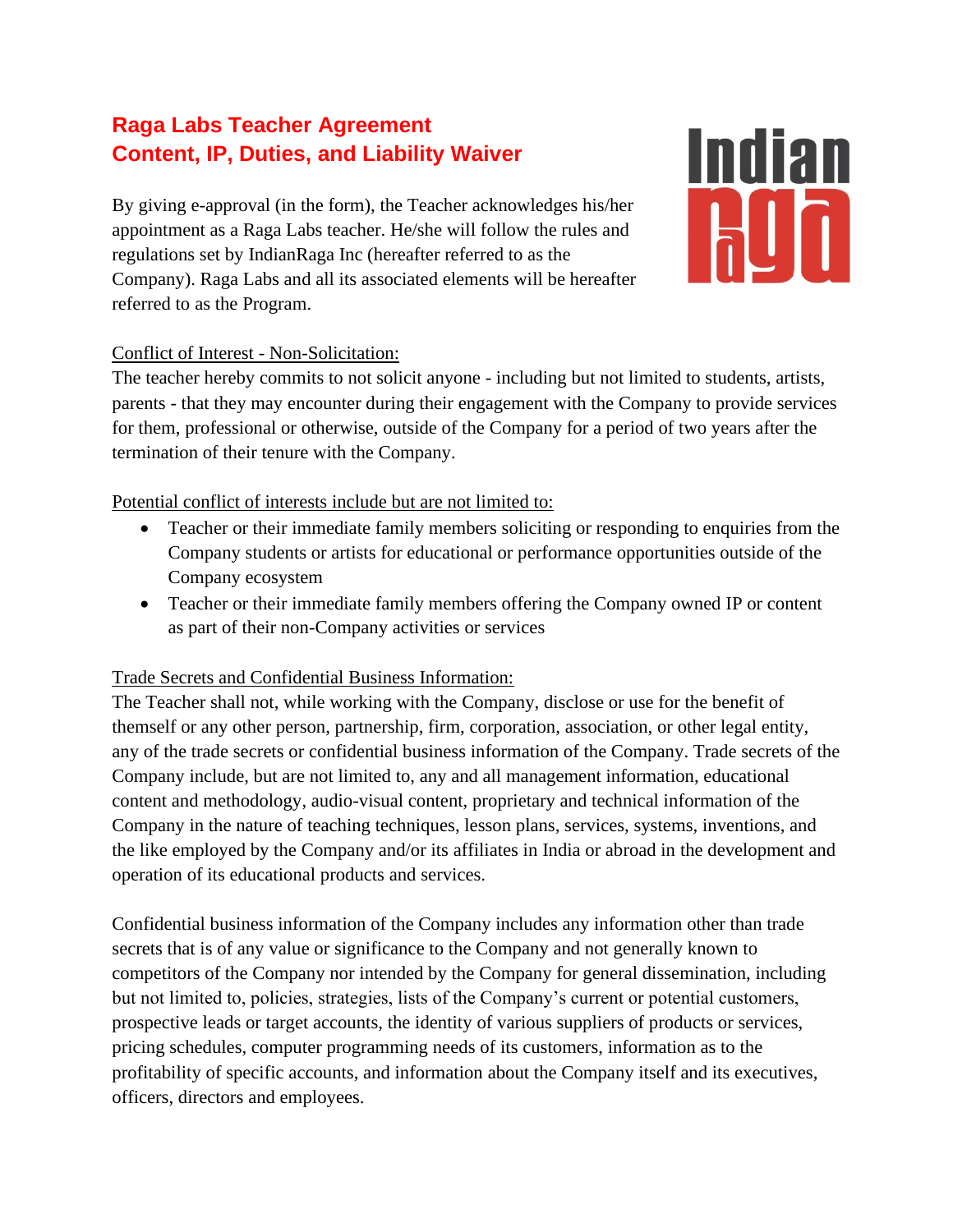#### Restrictive Covenants:

The Teacher will at all times be mindful of the need to maintain the reputation of the Company and agrees not to defame, disparage, or demean the Company and any of its employees or partners in any manner or in any medium, directly or indirectly, in public or private, (on forums, blogs, social networks, etc) that would deprecate or impugn the Company through any comments, writing, remarks, or other expressions at any time during or subsequent to the contract period. Nor shall the Teacher assist any other person, firm, or company in so doing.

During the tenure with the Company the Teacher shall not, directly or indirectly, either as an individual or as a partner, employee, consultant, adviser, agent, contractor, director, trustee, committee member or office bearer own or operate in India or elsewhere a business products or services that bear the brand or likeness of the Company including but not limited to name, logo, marketing templates, product and service names.

Within the one (1) year period immediately following separation from the Company regardless of the reason thereof, the Teacher shall not solicit, induce, aid or suggest to any of the employees, consultants to, or other persons having a substantial contractual relation with the Company to leave such employ, cease counselling or terminate such contractual relationship with the Company.

## Duty to Return Company Property:

The Company properties and assets including, but not limited to, the Company products, customer correspondence, internal memoranda, photocopies of products and designs, sales brochures, price lists, customer lists, any customer information, sales literature, notebooks, computer training materials, textbooks, and all other like information or products, including all copies, duplications, replications, and derivatives of such information or products, acquired by the Teacher at any time during employment, shall remain the exclusive property of the Company and shall be returned to the Company no later than the final date of the tenure with the Company. Until such time as all such property is returned as above mentioned, the Company shall be entitled to withhold any honoraria, emoluments or other payments due then or in future payable to the Teacher, and may further, at its discretion, deduct there from the full value of the said property/properties calculated at its then replacement price. This is always without prejudice to the Company's rights in law to take such other legal action against the Teacher as is applicable to it as also to its right to recover the full amount of the replacement price, if the dues then payable to the Teacher are not sufficient to cover fully the said replacement price. The Company shall be entitled to recover and the Teacher shall be bound and liable to make good to the Company any loss suffered by the Company on account of misuse of the Company's property and/or any damage occasioned to the Company's property whilst in the custody of or entrusted to the Teacher.